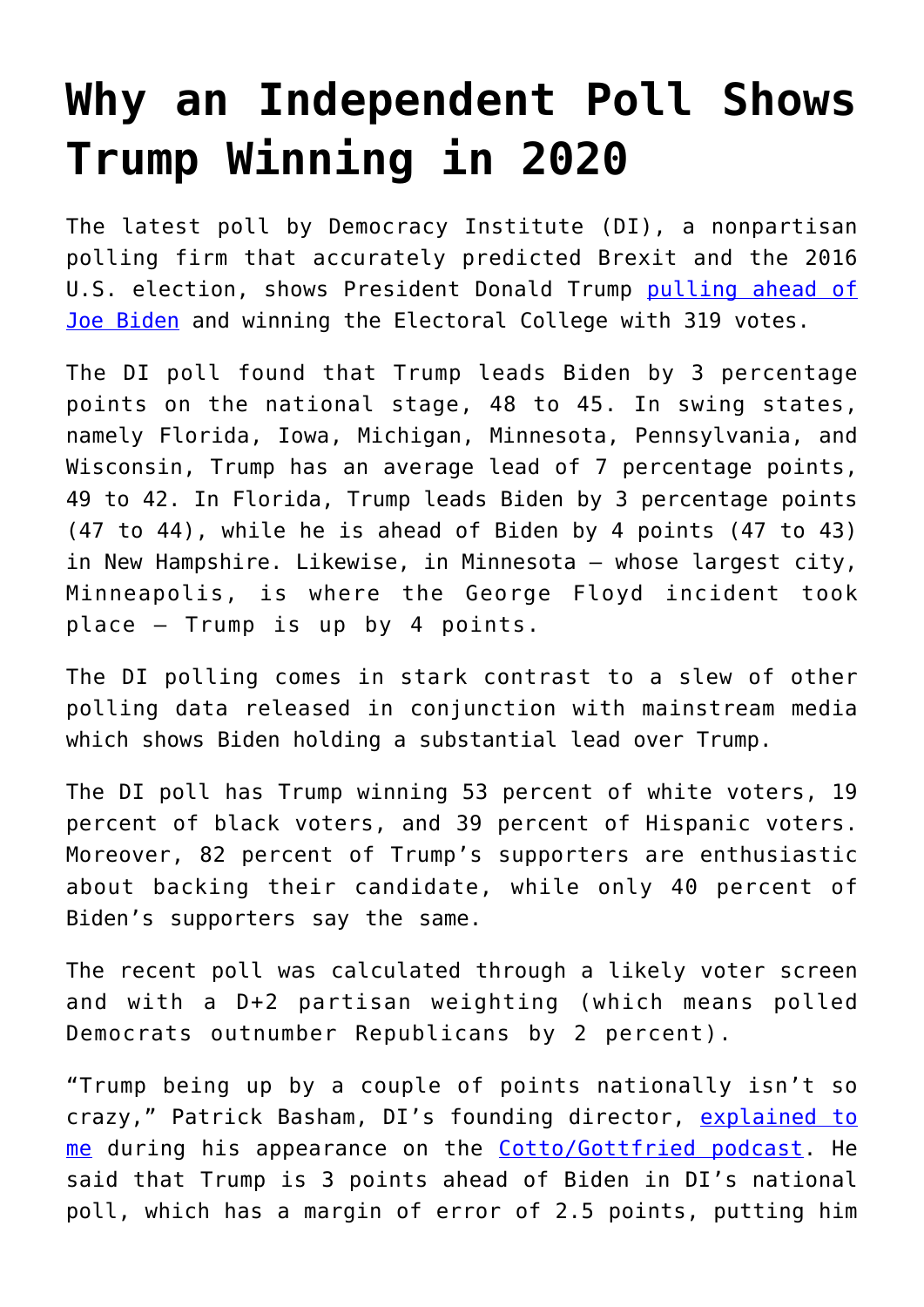just outside of the margin of error.

Basham said there are factors working to depress Democratic votes. The fact that large University campuses will be closed in November is most significant. The University environment, Basham elaborated, plays a major role in turning out young voters who tend to vote Democrat. This is one likely reason that DI's data shows Democrat votes down nationally. For this reason, Basham says no one should be surprised if Trump "more than holds his own."

I asked Basham about the enthusiasm gap, which he said is "very important," as evidenced by the fact that every candidate who has trailed in supporter enthusiasm has lost since 2004. He explained that Trump's "vote tally is lower than his approval tally." This means that many polled voters approve of Trump but are not yet committed to voting for him. "That means he has room to grow," according to Basham. This is real news, but it will receive minimal coverage.

You will not likely hear how well Trump is doing with black voters, either. Even establishment pollsters Zogby and Rasmussen [place Trump's black support](https://www.breitbart.com/2020-election/2020/09/01/polls-support-for-president-trump-surges-in-black-community/) somewhere above 20 percent. One cannot count on the mainstream media for honest numbers.

YouGov, which partners in polls with CBS, [shows](https://www.cbsnews.com/news/biden-trump-wisconsin-opinion-poll-protests/) Joe Biden racing ahead of Donald Trump with a 10-point lead nationwide. However, YouGov did not specify how many Democrats it polled in relation to Republicans. They published a 112-page analysis of the survey which never mentions partisan breakdown. Also, the survey consists of *registered*, as opposed to *likely*, voters. Many people register to vote but never actually vote. Therefore, a registered voter is not necessarily a likely voter.

What is more, it is true that Democrats [outnumber](https://www.peoplespunditdaily.com/news/elections/2020/06/16/what-a-national-voter-file-analysis-tells-us-about-party-affiliation/) Republicans in voter registration by four points nationally, but that does